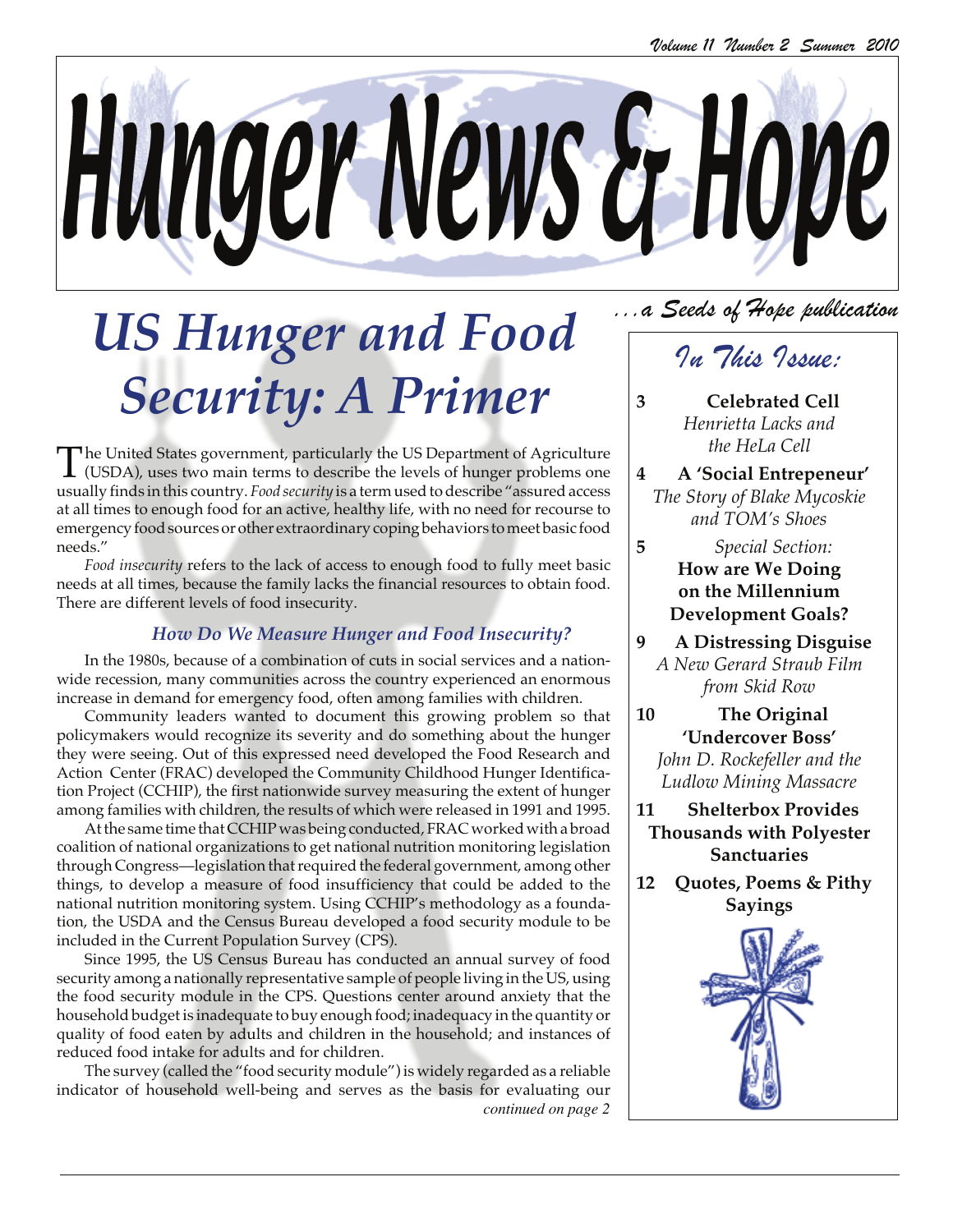nation's progress in reducing food insecurity. This is one of US Surgeon General Regina Benjamin's health objectives for the nation for the year 2010. The goal is to increase food security from 88 percent of all US households (1995) to 94 percent.

In 2006, the USDA Economic Research Service asked the National Academies of Science to carry out an independent review of this survey methodology. They concluded that the survey and the methodology to measure food insecurity were appropriate and that it was important to continue monitoring food security. However, they felt that the descriptions of categories should be revised to better convey the levels of household food insecurity.

As a result of the scientific panel's review and subsequent recommendations, USDA introduced new labels for the survey results. These are intended to measure the full range of food insecurity as experienced by households.

### *What About Hunger?*

*Hunger* is defined as "the uneasy or painful sensation caused by lack of food." While the word *hunger* has been removed from the description of the results of the survey, FRAC urges that people should not interpret this to mean that there has been a major shift in the incidence of hunger. Countless people in the US face hunger every day.

The new terms used in the survey to describe food security are listed below:

- *1. High Food Security*: These are households that did not answer 'yes' to any of the food insecurity questions.
- *2. Marginal Food Security*: This term captures families that answered 'yes' to one or two of the food security questions, meaning they have had some difficulties with securing enough food. Previously, they would have been categorized as "Food Secure."

These two groups together will describe food insecurity. The new terms used in the survey are as follows:

*1. Low Food Security*: This term replaces "Food Insecurity without Hunger." Generally, people that fall into this category have had to

make changes in the quality or the quantity of their food in order to deal with a limited budget.

*2. Very Low Food Security*: This term replaces "Food Insecurity with Hunger." People that fall into this category have struggled with having enough food for the household, including cutting back or skipping meals on a frequent basis for both adults and children.

According to the results of the Census Bureau survey, those at greatest risk of being hungry or on the edge of hunger (i.e., food insecure) live in households that are headed by a single woman, Hispanic or African-American or with incomes below the poverty line.

Overall, households with children experience food insecurity at almost double the rate for households without children.

Geographically, food insecurity is more common in central city households. The survey data also show that households are more likely to be hungry or food insecure if they live in states in the Midwest and South.

### *What Are the Implications of High Hunger Rates?*

The ability to obtain enough food for an active, healthy life is the most basic of human needs. Food insecure households cannot achieve this fundamental element of well-being.

They are the ones in our country most likely to be hungry, undernourished, and in poor health, and the ones most in need of assistance. A high number of food insecure households in a nation of economic plenty means that the fruits of the US economy, and the benefits of public and private programs for needy people, are not yet reaching millions of low-income people who are at great risk.

*—Sources: Food Research and Action Center, US Census Bureau, US Department of Agriculture, Feeding America.*

 $\mathbf{W}$  hen we talk about hunger in the US, we refer to the ability of people to obtain sufficient food for their household. *Hunger in America 2010*, a comprehensive study from Feeding America, reports that food insecurity is increasing at an alarming rate among the 37 million people served by the organization's food bank network.

These people find themselves skipping meals or cutting back on the quality or quantity of food they purchase. This recurring and involuntary lack of access to food can lead to malnutrition over time.

In some developing nations where famine is widespread, hunger manifests itself as severe and very visible clinical malnutrition. In the US, hunger manifests itself, generally, in a less severe form. This is in part because established programs—many of them federal nutrition programs—help to provide a safety net for many low-income families.

While starvation seldom occurs in the US, children and adults do go hungry and chronic mild undernutrition does occur when financial resources are low. The mental and physical changes that accompany inadequate food intakes can have harmful effects on learning, development, productivity, physical and psychological health, and family life. These are particularly acute for children.

Professor Jack Shonkoff, a physician and the director of the Harvard University Center on the Developing Child, says that poverty in early childhood "poisons the brain." According to a Harvard report, excessive levels of stress hormones disrupt the formation of synaptic connections between cells in the developing brain—and even affect its blood supply.

The report says that stress hormones literally disrupt the brain architecture. "The earlier you intervene," Dr. Shonkoff says, "the better the outcome in the end, because the brain loses its plasticity as the child becomes older." *—Sources: Food Research and Action Center, Feeding America, Harvard Center on the Developing Child*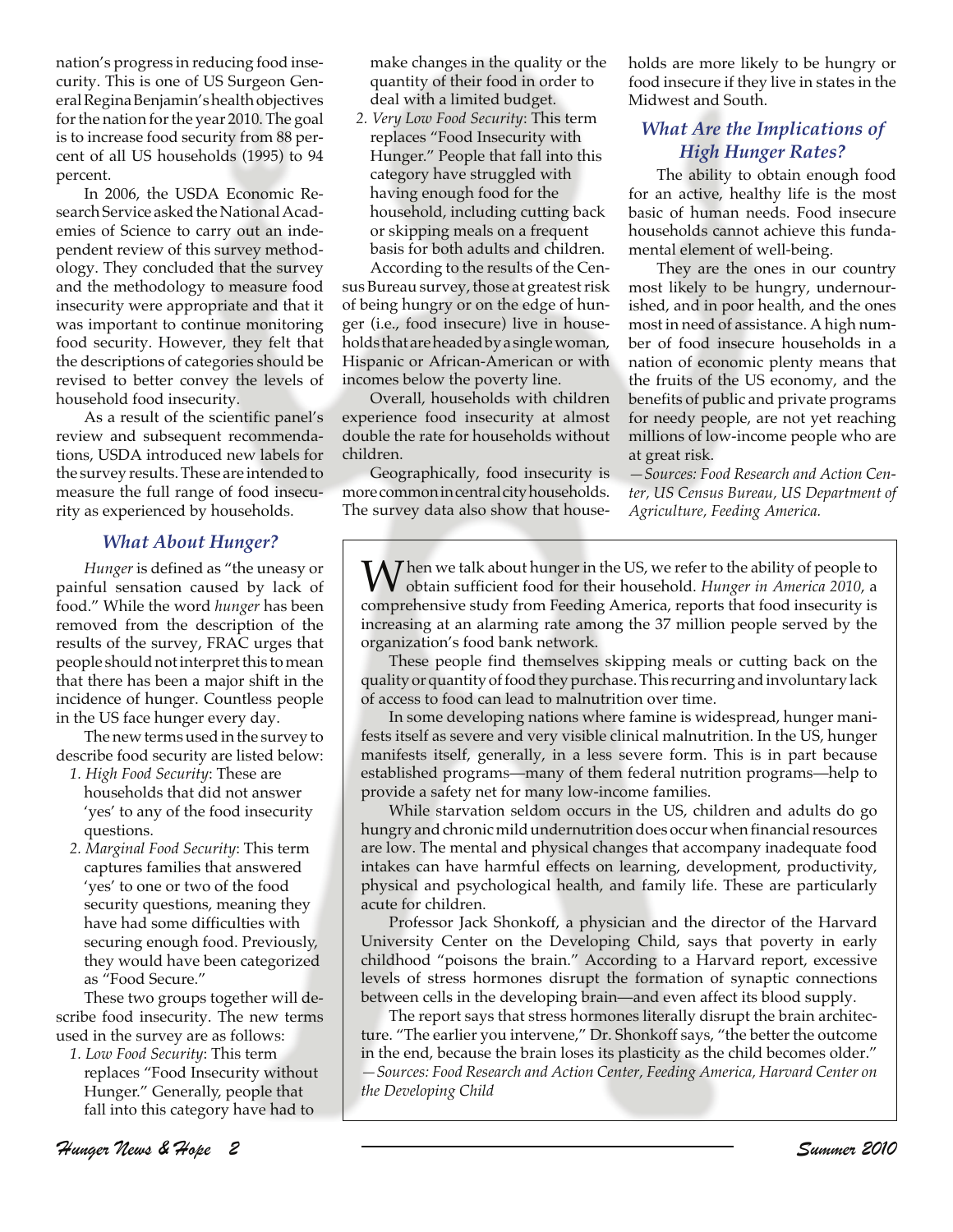## **Celebrated Cell:** *The Unsung Story of Henrietta Lacks* by Audrey Cary

**Henrietta Lacks, most famously<br>known as HeLa, is a legend in**<br>modern existence She continues to live modern science. She continues to live almost 60 years after her death. She is the unwitting donor of human cells that allowed medical knowledge to reach new depths, find new cures and save thousands of lives.

This poor African-American tobacco farmer's nickel-sized tumor carved a place for her in an unmarked grave in her hometown of Clover, Virginia—but it also carved a place for her in global history.

*Henrietta's cells have saved thousands of lives and made thousands of dollars, but Henrietta's family, who remains poor to this day, has never seen a penny of profit.*

Playing the lead role in an intricate story of sickness, research, medical marvel and bitter irony, Henrietta and her HeLa cells have changed the face of medicine forever.

The story is chronicled by Rebecca Skloot in *The Immortal Life of Henrietta Lacks* (Crown Publishers). Henrietta showed up at the Johns Hopkins Medical Center with what she called a "knot on my womb."

The tumor was eventually collected by Johns Hopkins' Dr. George Gey, who then cultured the cells and was astonished at their inability to die. In fact, these tumor cells would continue living, growing and replicating for at least 59 years after their host passed away.

The cells that formed cancerous tissue in Henrietta's cervix, ultimately killing her at age 31 in 1951, are the same cells that may someday aid in the research that could cure cancer altogether.

HeLa cells have an impressive resume, including space travel, aiding in the development of the polio vaccine, gene mapping, cloning, invitro fertilization and being the first cells to be commercialized.

Today, HeLa cells are sold for \$2,000- \$10,000 per vial to hospitals and researchers all over the world. Henrietta's cells have saved thousands of lives and made thousands of dollars, but Henrietta's family, who remains poor to this day, has never seen a penny of profit.

Henrietta, other than being a ground-breaking contributor to medicine as we know it, was wife to David Lacks and a mother of five children. Upon learning about the existence of their mother's cells, Henrietta's children, especially her daughter Deborah, began to wonder how little pieces of her mother had been sent all around the world without consent and without compensation.

"I always have thought it was strange," Deborah says, "if our mother's cells have done so much for medicine, how come her family can't afford to see no doctors?"

Although Henrietta would, in death, provide her own daughter with some of the medicines she needs, that isn't enough to pay for the medical bills accumulated after her son Sonny's bypass surgery.

At one point, one of Henrietta's sons was living homeless on the streets of Baltimore. Regardless of their mother's cells' multi-billion-dollar industry, Henrietta's family is in poverty today, without health insurance or medical coverage.

The lack of compensation isn't the only thing bothering the family, though; they wish for more recognition for their mother's life and contributions.

They hope that a wing at Johns Hopkins hospital could be named after Henrietta. After all, the closest Henrietta has to a memorial are the little vials labeled HeLa that humbly assume the unwritten epitaph: "In death, she gave life to thousands."

*—Audrey Cary is a professional writing student at Baylor University. Sources: Smithsonian.com, Baltimore* CityPaper*, CBS News* Sunday Morning

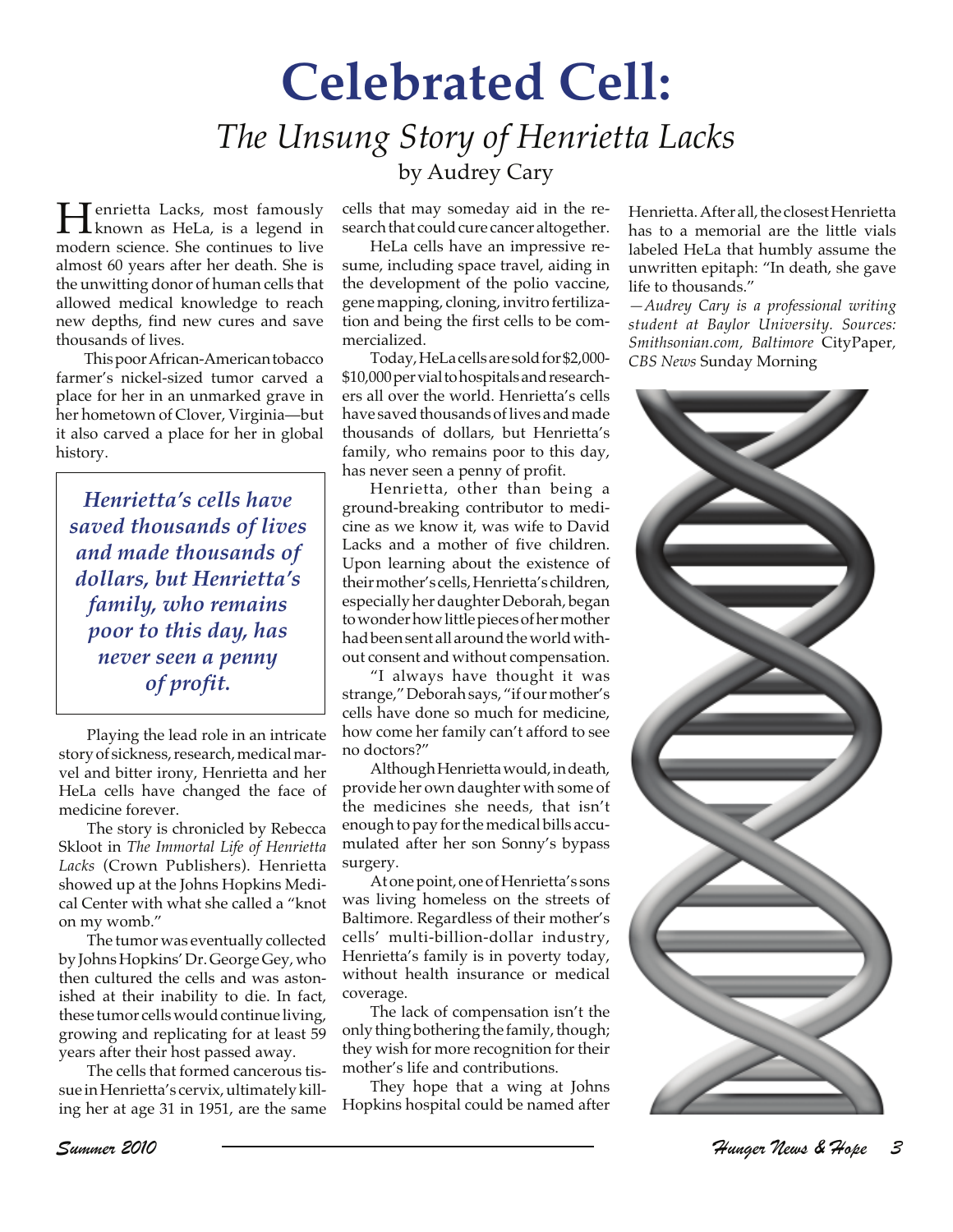## **A 'Social Entrepreneur':** *The Story of Blake Mycoskie and TOMS Shoes*



Blake Mycoskie, the 33-year-old internet entrepreneur and creator of TOMS shoes calls himself "chief shoes giver," since his company has given away 400,000 pairs of shoes to people in need all over the world.

What sets TOMS shoes apart is their incredible promise: "With every pair you purchase, TOMS will give a pair of new shoes to a child in need."

According to a CBS News story on Mycoskie's booming business, TOMS, short for "Tomorrow's Shoes," is making an especially large impact in Ethiopia, where 1 million out of 85 million residents have a devastating disease called Podoconiosis.

The disease causes extreme swelling of the feet and legs and is sometimes so painful that the sufferer is unable to walk. Recent discoveries show that Podoconiosis is caused by prolonged exposure to the Ethiopian soil, which contains volcanic ash that aggravates the skin.

Luckily, the disease can be cured by regularly washing the feet and by wearing proper shoes. Which is where TOMS comes in.

Mycoskie says that TOMS is, indeed, a fashion statement, but is "making a statement about your inside, not your outside."

Mycoskie calls himself a social entrepreneur, which he defines as "having the entrepreneurial gift and spirit to create something out of nothing, but doing it for other reasons than just making a profit—doing it for the social well-being

## by Katie Minchew

and the betterment of whoever you are focusing on."

Mycoskie began traveling in 2002 when he and his sister were on the popular reality television show, *The Amazing Race*. He says that, during that experience, his eyes were open to how many of the people in the world live. And it seems that, after that first taste of traveling, he couldn't stop. He now delivers his shoes to countries all over the world.

He recently gave away most of his belongings and now lives in a Los Angeles harbor on a sailboat named *Apargata,* after the original Argentine shoe with which TOMS started its business.

When asked about his chosen lifestyle, Mycoskie replied, "It might sound too good to be true, but the truth is, once you've seen the happiest people you've ever seen in your life who have nothing, you really start rethinking about what the world and society tells us we need to be happy."

The TOMS trend is booming on high school and college campuses around the US. Zachary Daniel—a student at Baylor University in Waco, TX, who has sported TOMS shoes for three years said, "TOMS are great because they are utilitarian and fashionable yet serve a greater purpose."

In order to help spread awareness TOMS set up a "One Day Without Shoes" event. People around the country go for a day, or even just a few hours or minutes, without shoes. To find the upcoming "One Day Without Shoes" date and join the movement, or just to look at shoes, go to www.toms.com.

*—Katie Minchew is a professional writing student at Baylor University. Sources: theselby.com,* CBS News Sunday Morning*, cbsnews.com, toms.com.*

**Captivate me, Lord Till the last of my days, wring out my heart with your hands of a wise old Indian so that I will not forget your justice nor cease proclaiming the urgent need for humankind to live in harmony.** *—Julia Esquivel, Guatemalan resistance poet*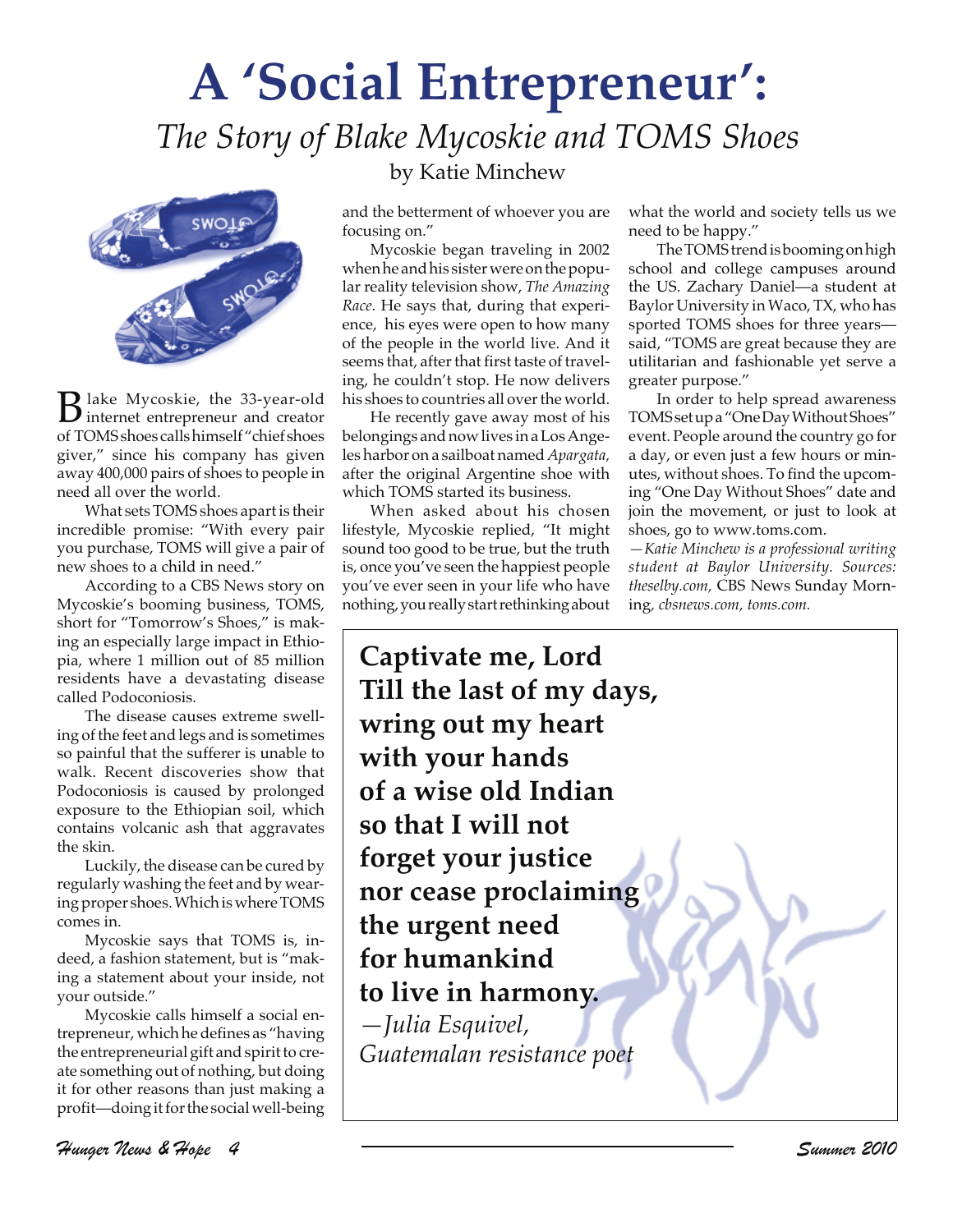# *UN Summit to Accelerate Progress on Millennium Development Goals*

by Katie Minchew

## *The Goals and Their Background*

In September 2000, the United States of America and<br>188 other nations of the United Nations adopted a set 188 other nations of the United Nations adopted a set of international development goals to be achieved by the year 2015. As 2015 draws near, the UN Secretary-General, Ban Ki-moon has called on world leaders to attend a summit in New York, NY, September 20-22, 2010 in hopes of accelerating progress toward these goals.

## *The Goals and Their Targets*

### **1. Eradicate extreme poverty and hunger**

a. Target One: Halve, between 1990 and 2015, the proportion of people whose income is less than \$1 a day

b. Target Two: Achieve full and productive employment and decent work for all, including women and young people

c. Target Three: Halve, between 1990 and 2015, the proportion of people who suffer from hunger

### **2. Achieve universal primary education**

a. Target 1: Ensure that by 2015, children everywhere, boys and girls alike, will be able to complete a full course of primary schooling

### **3. Promote gender equality and empower women**

a. Target 1: Eliminate gender disparity in primary and secondary education, preferably by 2005, and in all levels of education no later than 2015

### **4. Reduce child mortality**

a. Target 1: Reduce by two-thirds, between 1990 and 2015, the under-five mortality rate

#### **5. Improve maternal health**

a. Target 1: Reduce by three quarters the maternal mortality ratio b. Target 2: Achieve universal access to reproductive health

### **6. Combat HIV/AIDS, malaria, and other diseases**

- a. Target 1: Have halted by 2015 and begun to reverse the spread of HIV/AIDS
- b. Target 2: Achieve, by 2010, universal access to treatment for HIV/AIDS for all those who need it

c. Target 3: Have halted by 2015 and begun to reverse the incidence of malaria and other major diseases

### **7. Ensure environmental sustainability**

a. Target 1: Integrate the principles of sustainable development into country policies and programs and reverse the loss of environmental resources

b. Target 2: Reverse biodiversity loss, achieving, by 2010, a significant reduction in the rate of loss

c. Target 3: Halve, by 2015, the proportion of the population without sustainable access to safe drinking water and basic sanitation d. Target 4: By 2020, to have achieved a significant improvement in the lives of at lease 100 million slum dwellers

## **8. Develop a global partnership for development**

a. Target 1: Address the special needs of least developed countries, landlocked countries and small island developing states

> b. Target 2: Develop further an open, rule-based, predictable, nondiscriminatory trading and financial system

Control in Summarized Summarized Summarized Summarized Summarized Summarized Summarized Summarized Summarized Summarized Summarized Summarized Summarized Summarized Summarized Summarized Summarized Summarized Summarized S c. Target 3: Deal comprehensively with developing countries' debt d. Target 4: In cooperation with pharmaceutical companies, provide access to affordable essential drugs in developing countries e. Target 5: In cooperation with the private sector, make available benefits of new technologies, especially information and communications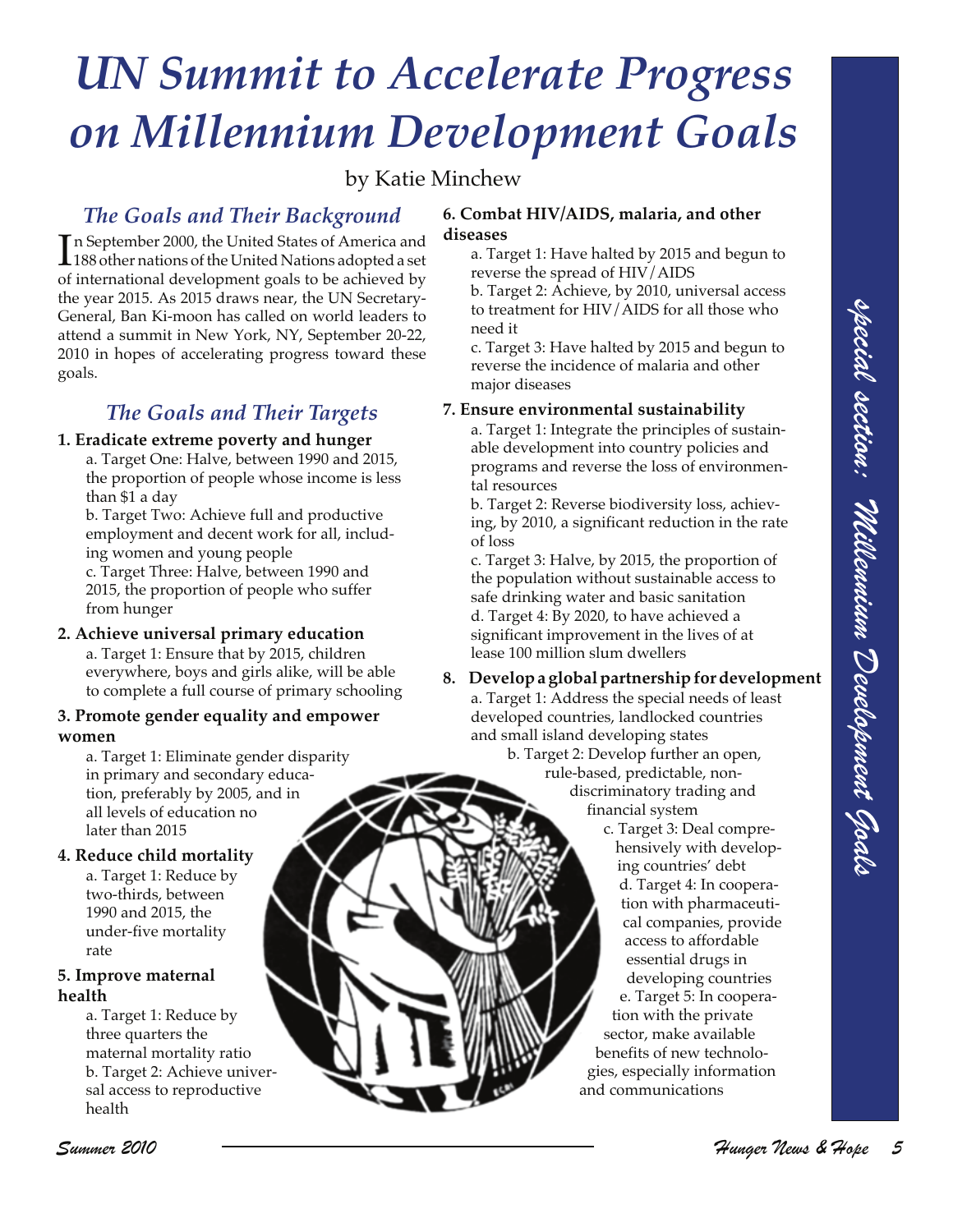Indeed, these are lofty goals and, with the global tragedies that have occurred over the past few years ndeed, these are lofty goals and, with the global and the obstacles that have arisen, some in the antihunger community may be losing hope. However, as UN Secretary-General Ban Ki-moon put it, "We must not fail the billions who look to the international community to fulfill the promise of the Millennium Declaration for a better world. Let us meet in September to keep the promise."

Before the September Summit, a separate G8/20 Leaders Summit will be held in Huntsville, ON, in Canada. This summit could have a substantial impact on the Millennium Development Goals (MDG) Summit planned for September in New York. The G8 (Group of 8) includes senior officials and heads of state and government from Canada, France, Germany, Italy, Japan, Russia, the United Kingdom and the United States.

## **Good News about Goal 3:**

*Promote gender equality and empower women; achieve universal primary education*

One man in particular stands out among the rest when it comes to<br>the targets of the third MDG. Greg Mortenson is essentially<br>in this particular the batter killing two birds with one stone through his passion for the betterment of the young women of Afghanistan.

In 1993, Mortenson travelled with a group to Pakistan to climb K2, the second-highest mountain in the world. This peak, which sits on the border between Pakistan and China, an incredible challenge for intense climbers. After a harrowing rescue of one of the group, Mortenson took a wrong turn on the descent and ended up in a tiny village at the base of the mountain, where he was cared for by the people while he recovered.

Seeing what few resources the people of the village, especially the girls, had, Mortenson promised them he would come back and build a school. He then dedicated his life to promote community-based education and literacy programs.

He co-founded the nonprofit Central Asia Institute (CAI), which had built, by February of this year, 131 schools throughout remote mountainous regions of Pakistan and Afghanistan. The CAI focuses on education for girls, because "adolescent girls are uniquely capable of raising the standard of living in the developing world. Girls are the most likely agents of change, but they are often invisible in their societies and to our media."

Mortenson also started Pennies for Peace, which aids in teaching American children about the world beyond their experience and how they can make a positive impact on a global scale, one penny at a time. Through these two organizations and more, Mortenson is making a huge positive difference in the world, "one child at a time."

You can read more about his achievements, foundations, and ways you can get involved by reading his best-seller books, Three Cups of Tea: One Man's Mission to Promote Peace and Stones into Schools: Promoting Peace with Books, Not Bombs in Afghanistan and Pakistan. You can also visit his web site at www.gregmortenson.com, where you will find links to CAI, Pennies for Peace, and both of his books.

According to The Micah Challenge, the G8 and the G20 will be focusing on the recovery of the world economy and strengthening of the financial system at the June summit.

## *How Are We Doing?*

"Not so good," writes an analyst from Bread for the World (Bread), a Christian advocacy group whose goal is to end world hunger. The United Nations' 2009 Millennium Development Goals Report, published by Bread, documents a slowing of progress in almost every area, and regression in some of the most important ones. The report says this is the result of the global recession.

According to the report, "Progress towards the goals is now threatened by sluggish—or even negative—economic growth, diminished resources, fewer

trade opportunities for developing countries and possible reductions in aid flows from donor nations. At the same time, the effects of climate change are becoming increasingly apparent, with a potentially devastating impact on countries rich and poor."

The UN showcases their data updates on the progress toward the Millennium Development Goals at MDG Monitor (www.mdgmonitor.org). There one can see a compilation of information from the UN Statistics Division, in close collaboration with agencies and organizations within and outside the UN system—including the Statistics and Population Divisions of the UN Department of Economic and Social Affairs (DESA), the United Nations Development Programme's (UNDP) Human Development Reports, and the World Bank's World Development Indicators.

Through this database one can see that, until 2006, the MDGs were well on their way to being met. However, with recent gas price hikes, food shortages and growing economic crises, progress has been dramatically slowed.

This is why UN Secretary-General Ban Ki-moon has called for the summit in September—in order to grasp what we have left to do, and to make plans to do those things .

Recently, singer/songwriter Bono, of the rock group U2, interviewed President Barack Obama about the June G8 and G20 Summit in Canada. An article in Toronto's Globe and Mail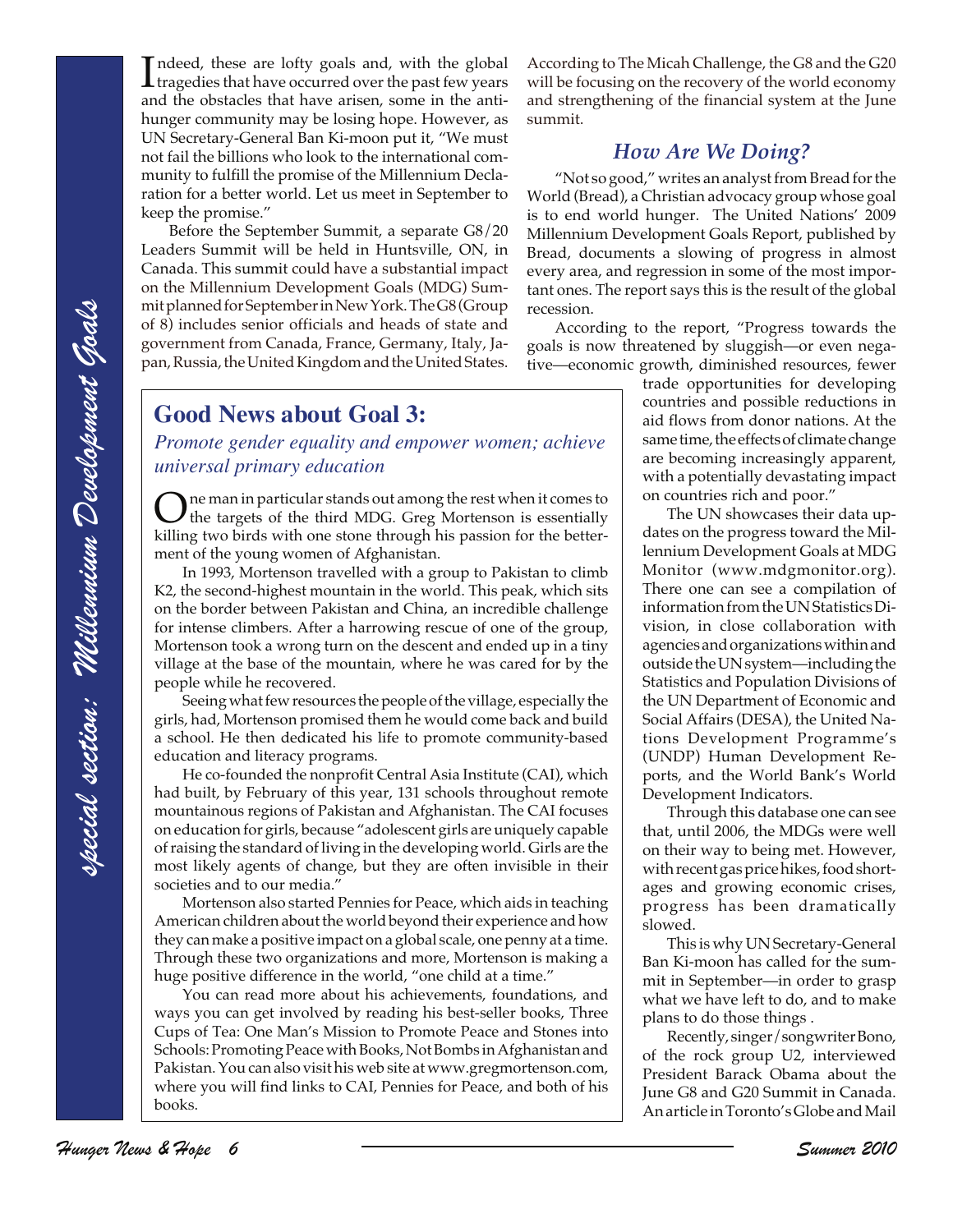quotes Obama as saying, "At this year's summit, we need to recommit ourselves to making serious and sustainable progress toward the Millennium Development Goals. We can, and should, celebrate the progress we've made, but we also need to be frank about where all of us—developed and developing countries alike have fallen short."

If we do not meet these goals, what kind of legacy will we be setting up for ourselves, our children, and their children? That is why everyone needs to be aware of these goals. The MGDs are not just "a government thing" or a problem for our world leaders to deal with. The MGDs are goals for each and every one of us to participate in. We are all responsible to take part and help.

## *What Are Others Doing and How Can YOU Take Action?*

Taking action to help meet the eight Millennium Development Goals is one of the greatest things you can do to make our world better. Here are some organizations in which you can get involved to help the United States and countries around the world join together to meet the goals:

#### *• United Nations*

On the United Nations web site, www.un.org, you will find a tab at the top titled "Taking Action." The options range from campaigning and signing petitions to designing advertisements against poverty, to participating in photo contests and playing computer games. There is a way for everyone to participate and every voice counts.

#### *• Micah Challenge*

Micah Challenge is a global coalition of Christians whose vision is to see a world free from extreme poverty. This vision is based on the biblical passage Micah 6:8, which urges the reader to "do justice, to love kindness and to walk humbly with your God."

Micah Challenge maintains an extremely educational web site (www.micahchallenge.org) that is full of ways to get involved in fulfilling the MDGs. You will find ways to get involved in the global and national Micah Challenge campaigns, and you will find other small ways to be involved in making a difference to end global poverty.

Also on the Micah Challenge web site, you will find two excellent Bible studies based on the book of Micah. It is a central resource for those who want to pray, promise and act against global poverty, aiming to halve it by 2015, which is in sync with the Millennium Development Goals. The studies are *Just Mercy* by Joel Edwards and *Who Is Our Neighbor?* by Steve Bradbury.

#### *• Bread for the World*

Bread for the World calls itself "a collective Christian voice urging our nation's decision makers to end hunger at home and abroad." On their web site (www.bread.org), you can find descriptions of the organization's battle against world hunger. One specific event, the Offering of Letters, invites church members, students—people across the US—to write personal letters and e-mails to Congress on important issues. If writing letters, organizing groups of people or speaking to congregations is not your style, Bread for the World has a link where you can donate any amount of money to whichever cause you choose.

## **Good News about Goal 6:**

### *Combat HIV/AIDS, malaria, and other diseases*

**B** ono, lead singer for the rock band U2, is widely known for his activism in fighting AIDS and HIV in Africa. He co-founded several organizations to further the cause: DATA (Debt AIDS Trade Africa) in 2007, the organic clothing line EDUN in 2005, the ONE Campaign to fight extreme poverty and preventable diseases, and Product Red, which raises money for the Global Fund to Fight AIDS, Tuberculosis and Malaria.

The DATA foundation, co-founded with Bill Gates, has made immense strides of progress in fighting HIV/AIDS. According to the Liberty Medal web site, DATA and other campaigners around the world helped to persuade the G8 nations in 2005 to reach an unprecedented agreement. The agreement included \$25 billion in additional development assistance for Africa by 2010, broad debt cancellation, universal access to education, and near universal access to AIDS and malaria treatment and prevention.

DATA has been monitoring the G8's progress on keeping these commitments and holding government leaders to public account. A statement on the Liberty Medal web site says, "If the promises are kept, they will save millions of lives and mark a turning point in the West's relationship with Africa."

perfection. It that are not responsible to take part and section is comparison in any other in the special section is the comparison in the properties of the special section is the special section in the special section i The Gates family of Seattle, WA has been busily fighting HIV/ AIDS for a number of years, bringing the world one step closer to meeting the MDGs. The Bill & Melinda Gates foundation works to expand effective preventive programs all over the globe. In 2003 the foundation began a large HIV prevention program to curtail the spread of the HIV virus in India. This program was initially called the India AIDS Initiative, and is now known as Avahan. In its first five years, Avahan has successfully built a large-scale HIV intervention program. It operates in six Indian states, which have a combined population of 300 million people.

*—For more information about the foundations that Bono helped to found, go to www.joinred.com, www.one.org/data , www.edun.com , and www.one.org/us. For more about Bill and Melinda Gates's work to fight HIV/AIDS, go to www.gatesfoundation.org.*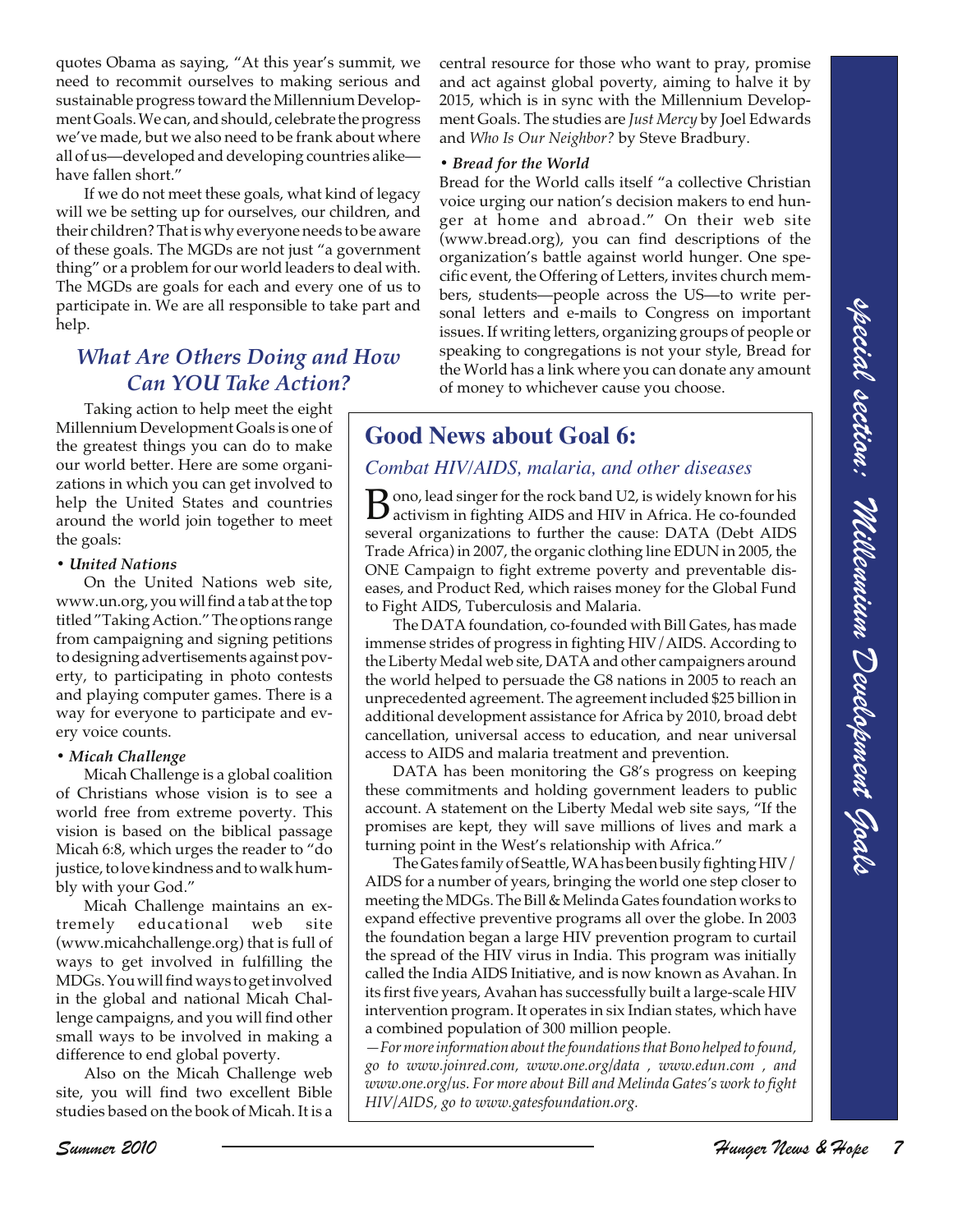#### *• End Poverty 2015*

At End Poverty 2015, you can sign up to join "Stand Up 2010," a set of global actions that will take place for three days leading up to the September summit (September 17-19th) in support of achieving the MDGs. Visit www.endpoverty2015.org for more information.

#### *• MDG Monitor*

At MDG Monitor (www.mdgmonitor.org), you can find a countdown to 2015—to the second. At this writing, there are five years, 192 days, 12 hours, 51 minutes, and 42 seconds until these goals need to be met. Five years and counting may seem like a long time, but it will be here before we know it. On this web site you can be encouraged by reading more about each goal in detail and then reading success stories for each.

Another way to get involved in the accomplishment of the MDGs is to "blog" about it on MDG Monitor. The UN has set up a weblog specifically to

hear the public's opinions on these issues, and to keep them up-to-date on events and progress made. The blog is at www.mdg-gateway.org/ MDG-Blog. (Note: You must register for the blog before you will have full access to it. Simply go to "home" and "register," then follow further simple instructions.

#### *Your Own Voice*

Perhaps the most important of all ways you can help is not through any single web site or blog site, but through your own word of mouth. Although there is a vast array of articles in the media about the MDGs, very few people actually know anything about them. Many have never even heard of them.

Needless to say, if our world is expected to meet these goals, we should at least be aware of them. Word-of-mouth is the most powerful marketing tool. So spread the word about the MDGs to your friends, your kids, your parents and your congregations, so that we can all work together to end poverty, hunger, sickness, inequality, lack of education and environmental destruction.

## *A Little Extra Push*

What if, in 2015 our nations really could look to our brothers and sisters north, south, east and west of us and know that we all came together to realize what seemed to be an overwhelming set of goals?

What if we could look around us and see less poverty, less hunger, more equality, better education and better health? This is such an exciting time in the world—let's finish strong and push to succeed!

*—Katie Minchew, a native of Frisco, TX, is a professional writing student at Baylor University. Sources: United Nations (un.org), End Poverty 2015 (endpoverty2015.org), Bread for the World, (bread.org), the Micah Challenge (micahchallenge.org), Millennium Development Goals Monitor (mdgmonitor.org), Interagency Coalition on Aids Development (icad-cisd.com), Toronto Globe and Mail (theglobeandmail.com). The art on page 5 is courtesy of the US Committee for World Food Day.*

## **Good News about Goal 7:**

#### *Ensuring Environmental Sustainability*

One program, located outside of Elm Mott, TX, has been working for<br>decades toward ending hunger in the world, and also toward the goal of<br>maximum and location bility. World Hunger Polis for a is " Christian and environmental sustainability. World Hunger Relief, Inc, is "a Christian organization committed to the alleviation of hunger around the world." At the WHRI Training Farm, people come from all over the world to learn sustainable agricultural techniques and appropriate technology.

Most of their interns and live-in volunteers scatter to exotic parts of the world to work in communities where they can equip the locals with the same sustainable farming knowledge. Volunteers and interns learn economical and efficient ways to do things. They learn how to raise goats for meat and dairy, how to grow and use fruits, vegetables, and herbs—even pecans, how to fertilize and compost, and how to properly nourish the human body.

WHRI also educates people in their local community on methods of conserving and sharing resources. For example, at the April 2010 Spring "Farm Day," adults and children came from all over Central Texas to learn how to make fertilizer and how to use recyclable paper to make seed planters. They also learned about the immense possibilities of recycling.

species the model of the specifical section of the specifical section is a specifical section of the specifical section of the specifical section of the specifical section of the specifical section of the specifical secti A unique aspect of WHRI is that the Training Farm is a classroom where interns learn not only how to produce food, but also how to run a small business. They also host tours of the farm for all ages, teaching people about the implications of poverty and world hunger and how everyone can help make the world a better place. The staff has developed curriculum for elementary school children, who learn the material during hands-on visits to the farm.

The folks at WHRI believe that, by educating school-age children, community groups and churches of the plight of the poor and the broader issues of global hunger and poverty, they can "create an awareness of the problem of hunger in Central Texas and throughout the world."

Because the insulation of the affluent society in the US keeps us from understanding the overwhelming prevalence of hunger, WHRI has developed a weekend experience called "Living on the Other Side" (LOTOS). Originally designed for youth groups, LOTOS is a global poverty simulation program that is now designed for youth and adults both.

For more information, go to www.worldhungerrelief.org.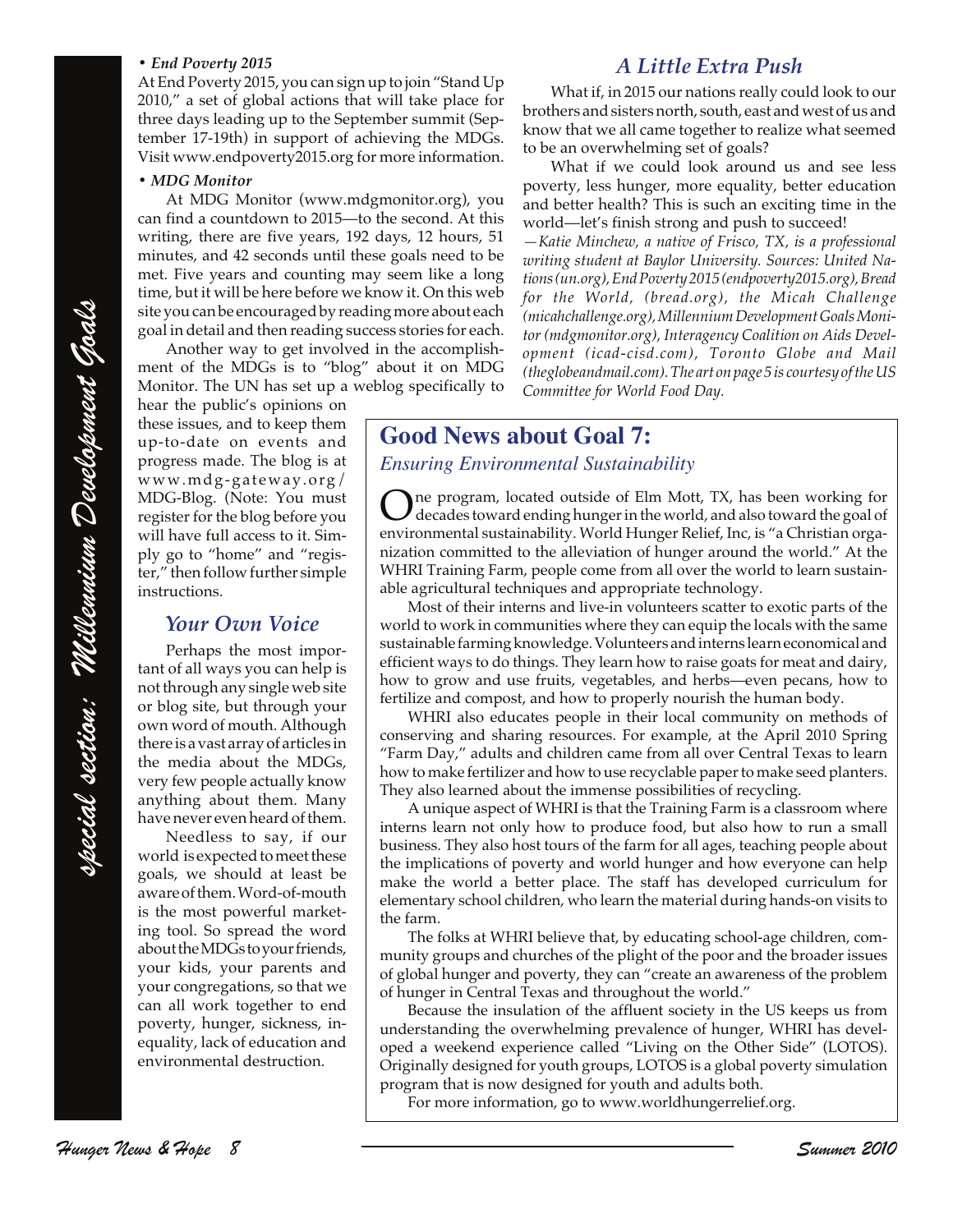## resources

# *A Distressing Disguise*

## a film review by Audrey Cary

Gerry Straub knows the meaning of sacrifice. A former<br>day time TV producer, Straub traded his high-paying job for a more rewarding one—creating documentaries about people in need and challenging the world to discover what true sacrifice is.

Through the San Damiano Foundation, Straub uses the medium of film to initiate awareness and inspire people while raising money for the subjects of his documentaries.

One of his most recent films is called *A Distressing Disguise*, a title inspired by the idea that a homeless person is Jesus in disguise and that we should love them accordingly. *A Distressing Disguise* is a condensed version of *Rescue Me*, a film Straub released a few years ago.

The film focuses specifically on the homeless people of the neighborhood known as "Skid Row" in Los Angeles and on the efforts of the Union Rescue Mission to help those people.

As the only shelter in LA that accepts women without a limit on the number of children they have, the Union Rescue Mission gets pretty crowded. They have provided more than 37,000 nights of emergency shelter to children.

Skid Row is a fifty-block area in downtown LA where around 11,000 homeless people live with no more belongings than would fit in a sack or a shopping cart. This is where Straub spent six months making the original epic film in 2003.

With the release of *A Distressing Disguise* last year, Straub hoped to show his viewers the daily lives of people living in cardboard boxes or tents and to give his viewers a more accessible look into homelessness in America.

"Who are these people we so easily judge and dismiss?" Straub asks, before he introduces us personally to a few individuals whose homes consist of a five-foot area of sidewalk. He tells us their stories, gathering our sympathy, and then he reminds us that what is needed is something far more than sympathy—that we need to be moved into action.

Inspired by St. Francis of Assisi, Straub believes that in order for us to better understand the lives of those who "can't hide from the reality of their poverty," we should reassess our own lives and our own attachments to worldly things.

He reminds us that security is "an illusion" and that loving the homeless is the closest we can come to having the love of Christ in our hearts.

In this 103-minute film, we see the immense lack of respect and humanity that most of us show towards people living on Skid Row. They are judged for their position in life as they are forced to pick through piles of trash in search of anything they can sell. Some suffer from addiction, mental illness or disease, and they have no privacy whatsoever.

But this moving film doesn't focus solely on human suffering. It is part documentary and part spiritual reflection, with meaningful quotes by spiritual luminaries like Jean Vanier, Martin Luther King Jr., Dorothy Day, Thich Nhat Hanh, Abraham Joshua Heschel, and St. Francis placed on screen between the video footage.

Straub has also artistically collaged several series of powerful black-and-white images set to emotional music. Along with the film's display of harsh reality, *A Distressing Disguise* includes hopeful images and joyful faces of those people living on the streets, proving that God's love is more powerful than we know or believe.

Straub encourages us to harness that love, not only to change the lives of homeless people, but to model ourselves after the homeless in the way that they have been "stripped of all pretentiousness" and "they know who they are and what they are."

*—Audrey Cary, a native of Henderson, TX, is a professional writing student at Baylor University. For more about the excellent films by Gerard Thomas Straub, go to www.sandamianofoundation.org.*

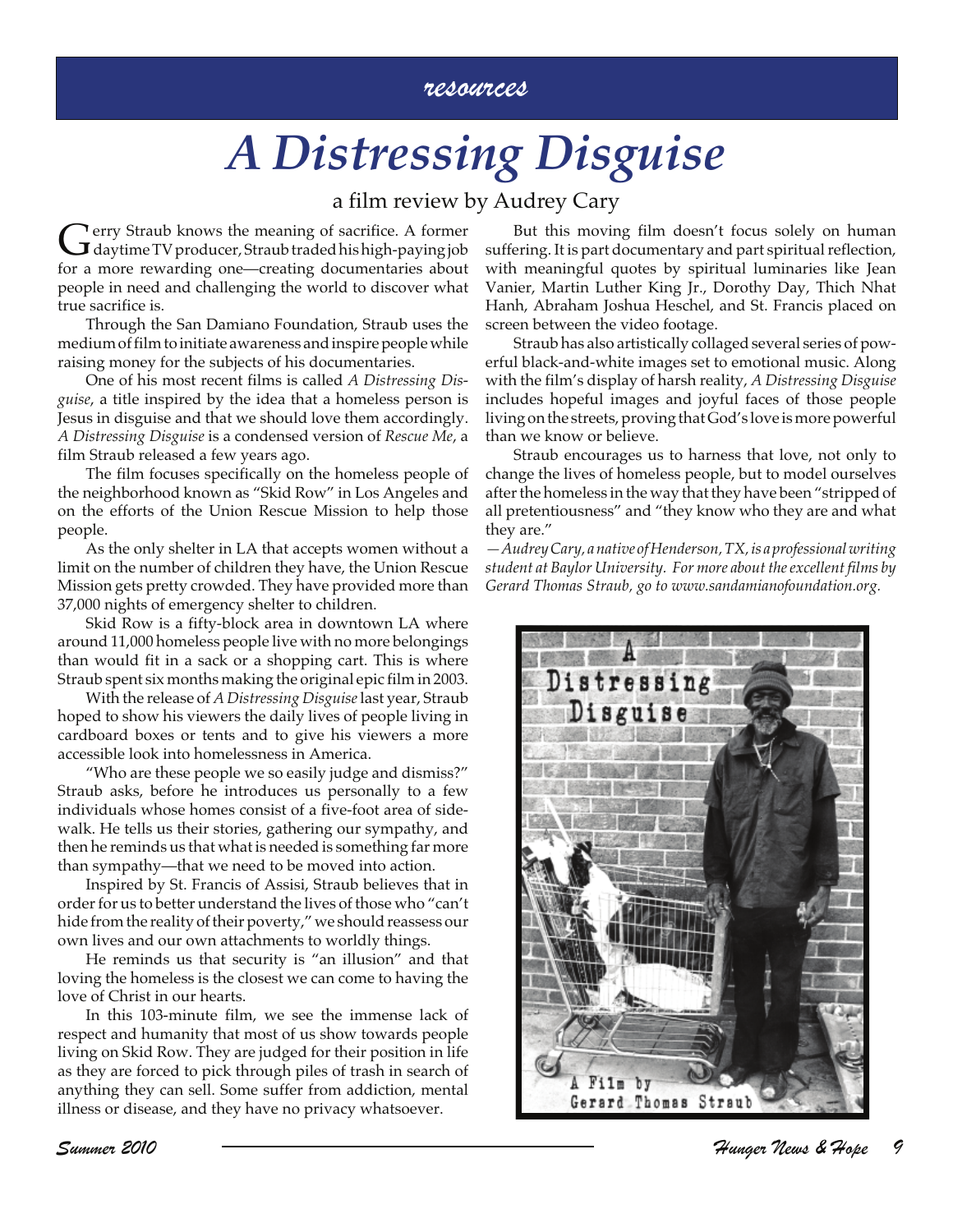## learning from history

# *The Original 'Undercover Boss'*

The CBS reality television show *Un-dercover Boss* is not the first instance in which the head of a company boldly retreats back to the trenches. In 1914, sickened by the death of 17 of his workers as a result of an employee strike at the Colorado Fuel and Iron Company, John D. Rockefeller, Jr. resolved to get to the bottom of the problem.

He did this by collecting first-hand experience as a worker in Ludlow, CO. He lived with the miners and their families, deciphering one issue after another, improving living and work conditions for the people.

Rockefeller's motivation came from the partial blame he received for the catastrophe, known as the Ludlow Mas-

## by Katie Minchew

sacre. During the tragedy, members of the Colorado National Guard fired on sit-in strikers, killing 17, including some of the miner's families.

Thus began Rockefeller junior's journey into philanthropic devotion. His father, John D. Rockefeller Sr., once said,

*God gave me my money. I believe the power to make money is a gift from God to be developed and used to the best of our ability for the good of mankind. Having been endowed with the gift I possess, I believe it is my duty to make money and still more money and to use the money I make for the good of my fellow man according to the dictates of my conscienc*e.



However devoted to his philanthropic pursuits John, Sr. might have been, his causes were carried out onehundred-fold by his quiet, conservative son. John D. Rockefeller, Jr. was a pivotal member of American society in the 1900s.

Rockefeller was instrumental in the decision to locate the United Nations headquarters in New York City, NY, with a donation of land. He gave people work during the Great Depression by starting construction on Rockefeller Plaza in New York. He created many philanthropic institutes and he constructed low-rent housing in impoverished areas of New York City.

Because of young Rockefeller's moralistic background, he disliked the harsh business world that his father occupied. He engaged himself with his father's estates and philanthropic enterprises, such as the Rockefeller Institute for Medical Research and the General Education Board, the latter of which was chiefly concerned with improving education for African Americans in the South.

One of Rockefeller's largest projects was a big gamble. He built New York's Rockefeller Center in the 1930s, during the biggest depression of the 20th century. During a time when jobs were incredibly scarce, Rockefeller created 75,000 jobs, paying the over \$80 million ticket out of his own pocket. The center cost about \$120 million before it was completed.

Later, Rockefeller held New York State offices and made a bid for his party's nomination for US President. Although the leaders of his political party came to eschew his values, he continued to maintain his commitment to economic justice and civil rights to the end.

*continued on page 11*

Hunger News & Hope 10 Summer 2010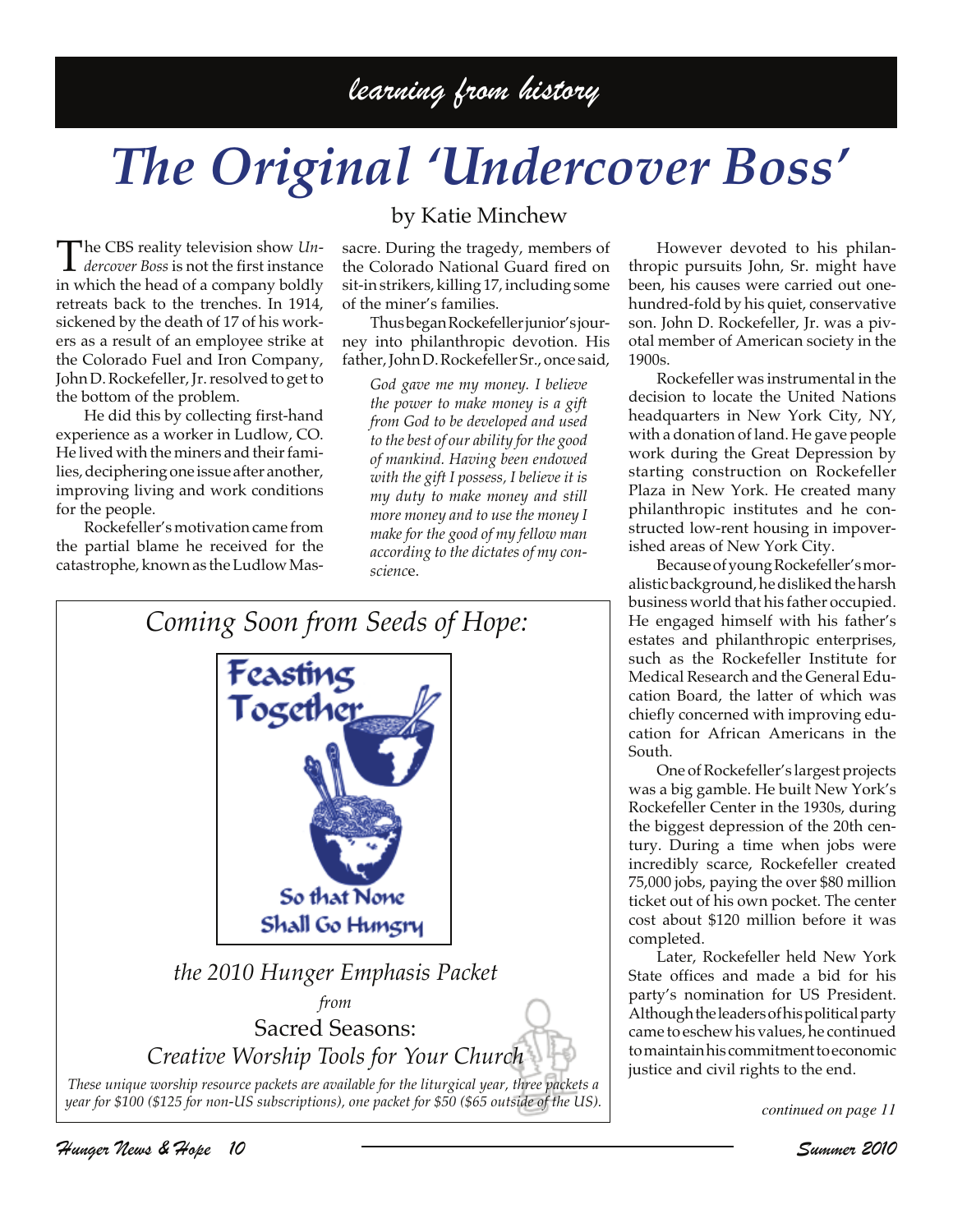#### news

## *ShelterBox Provides Thousands with Polyester Sanctuaries*

by Audrey Cary

*Shelter boxes are carried by donkeys to a remote location in Pakistan. Photo courtesy of the office furniture company Seatability.*

 $\bigvee$  hen a natural or man-made disaster leaves you homeless, what are your most essential needs? Tom Henderson, from Cornwall, England, says that shelter, warmth, comfort and dignity would help people endure the devastating circumstances.

With his creation of ShelterBox in 2000, he has assisted in providing homes and hope to more than fifty different disaster-stricken countries, one ShelterBox at a time.

ShelterBox's response to Haiti's earthquake in recent months was substantial; its people constructed durable tent cities from the ground up, temporarily housing more than 100,000 people. More recently, 400 Shelterboxes were distributed to Brazil in the wake of devastating floods there.

One ShelterBox, worth about US\$1,000 dollars, includes a custommade, ten-person tent, a water-purification kit, insulated sleeping mats, rope,

tools, a stove, cooking supplies, coloring books and crayons, collapsible water containers and mosquito nets—not to mention the little seed of comfort and reassurance that is planted when a tent becomes a home.

Along with a picture of the British flag, adorning each tent is the Rotary Club logo, displaying the original supporters of the ShelterBox efforts.

ShelterBoxes have been carried on wheelbarrows, camels and donkeys and on the backs of men—in order to fulfill the needs of the people quickly

and efficiently. Volunteers and workers will do whatever it takes to respond to disasters within 24 to 48 hours.

The tents' uses range from being a shield against rain, wind, and sun to being a safe place for a pregnant woman to give birth, to becoming a makeshift medical room for housing patients. Each tent has the potential to save and change lives. And where a congregate of ShelterBox tents arises, a sense of community seems to arise as well, and suddenly the vast devastation seems a little bit more bearable.

*ShelterBoxes have been carried on wheelbarrows, camels and donkeys—and on the backs of men—in order to fulfill the needs of the people quickly and efficiently.*

It is those changes, the hope, and the compassionate aid offered through ShelterBox that resulted in Henderson's appointment by Britain's Queen Elizabeth as an Officer of the Order of the British Empire (OBE) for his exceptional contribution to humanitarian work.

*—Audry Cary is a professional writing student at Baylor University. Sources: TIME.com, ShelterBox.org, and Rotary.org.*

## **Rockefeller***, continued*

Through the life of this man, we gain inspiration to learn from our mistakes, to always look out for people who are less fortunate, and to give in abundance and without complaint. In Rockefeller's own words, we should "Think of giving not as a duty, but as a privilege."

*—Katie Minchew is a professional writing student at Baylor University. Sources: Industrial Relations Counselors, Inc. (INC), the Biography Channel, the History Channel, Answers.com, brainyquote.com, thinkexist.com.*